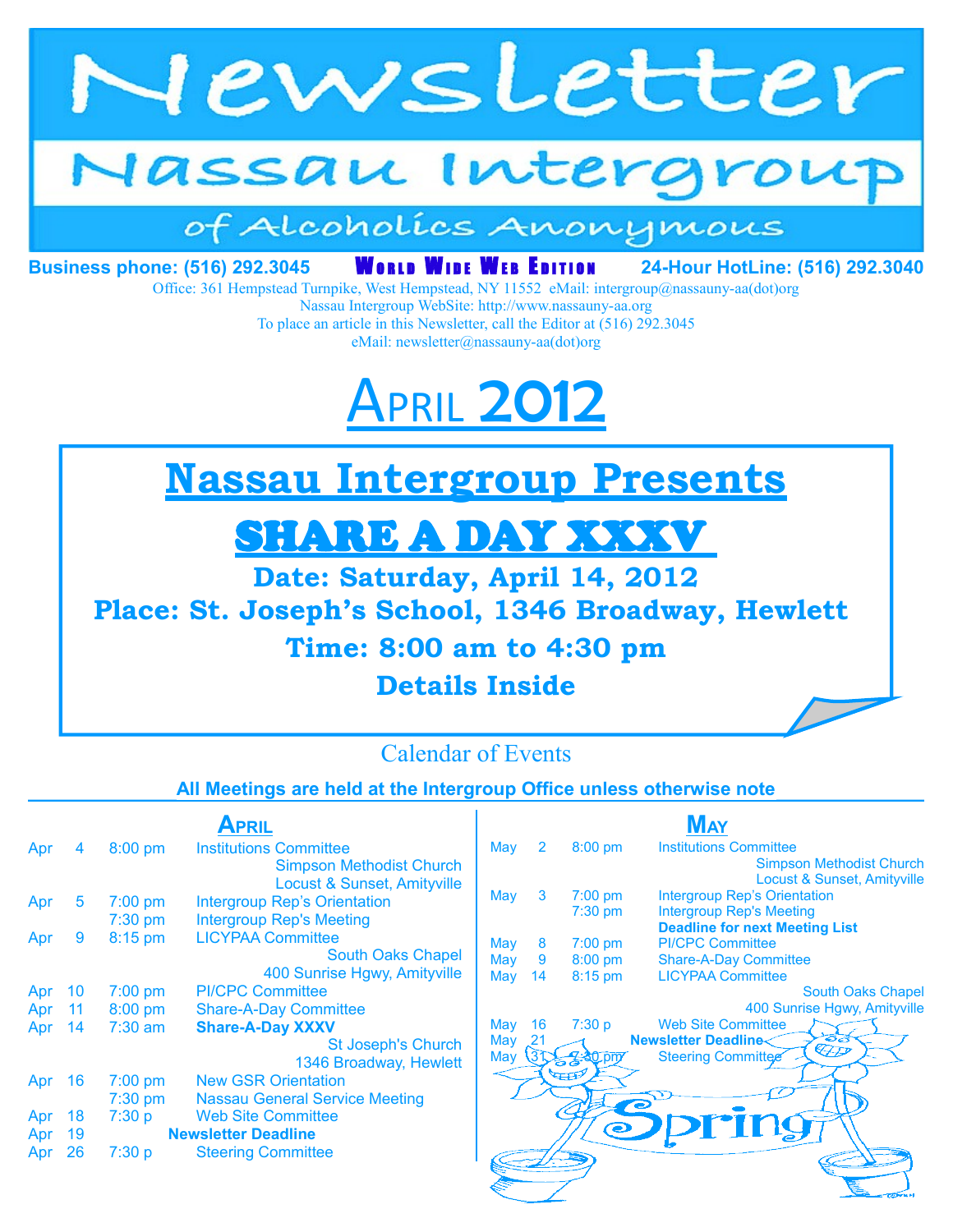## WE ONLY LIST

#### **AA MEETINGS**

#### **MEETING CHANGES**

**Baldwin: Over 40 Discussion Grou**p has changed their name to **Over the Hill Group**

**Bellmore: There Is A Light** has changed the Sun 7:00 S to 6:30

**East Meadow: Clean and Sober** has changed their name to **Clean and Sober Men's Meeting**

**Malverne: Gratitude Group** has changed the Tue 7:00 S to 7:30 with last Tue a Trad

**Manhasset: Good Morning God Group** has changed the Thu 10:00am C to 10:30am

**Manhasset: Solid as a Rock**, effective May 5<sup>th</sup>, is moving to the Unitarian Universalist Church, 48 Shelter Rock Road and changed the 1:00 CD to a 10:30 am CD

**Sea Cliff: Sleepless in Sea Cliff** had changed the Sat 6:30 am *Daily Reflections* to a CD

**Seaford: Time Grou**p has changed their Sun 7:00 S to 4:00 with the last Sun a Trad

**West Hempstead: Decision Group** has changed their Tue 7:00 S to a BB with the 1<sup>st</sup> Tue a Trad,  $\&$  2<sup>nd</sup> a Step

**West Hempstead: Road to Recovery** has moved to Ascension Lutheran Church, 145 Franklin Ave, Franklin **Square** 

#### **NEW MEETINGS**

**Baldwin: Baldwin Group** now meets at 30 Hempstead Ave., Room H6 in basement and has added Thu 10:00 am CD and Wed 9:00 BB

**East Meadow: The East Meadow Group** has added a Sun CD at 7:00 am through Apr 1<sup>st</sup>

**East Norwich: East Norwich Group** has added Tue 7:30 1<sup>st</sup> week S,  $2^{nd}$  week BB,  $3^{rd}$  and  $4^{th}$  week CD Last Tue Ann

**Glen Cove: Into Action Group** meets at St Paul's Epis Ch, 28 Highland Rd on Sat for a 7:30 O

**Glen Cove: No Excuses Group** meets at Trinity Luth Ch, 74 Forest Ave on Mon for a 7:30 CD with the last Mon an Open

**Island Park: Women's Serenity Group** has added Mon 10:30 am Daily Reflections

**Long Beach: High Noon/West End Group** has added 7:15 Last Thu Ann

**Long Beach: Young By The Beach** meets at St Ignatius Martyr, 721 W Broadway on Sat 6:15 YPBC, 7:30 O

**Lynbrook: Primary Purpose** has added 7:00 Last Thu Trad and 8:15 Last Thu Ann

**Malverne: Gratitude Group** has added a Tue 7:30 S Last Tue Tradition and designated the last Thu 7:30 CD for **Anniversaries** 

**Manhasset: Albertson/Searingtown Afternoon Discussion** has

added Mon 10:30 am Chairman's Choice

**Melville: Sweet Air Group** has added a Mon 8:00 YP, Thu 6:30 BB and 6:30 CD

**New Hyde Park: Conscious Contact** meets at Christ Luth Ch,  $300$  Hillside Ave S on Wed 8:00 for a CD  $11<sup>th</sup>$  Step **Meditation** 

**North Bellmore: Miracles** starting Nov 4<sup>th</sup> has an 8:30 am BB CD

**Port Washington: Mackey Ave Group** has added Fri 7:30 BB

**Rockville Centre: Veterans In Recovery** meets at 30 Hempstead Ave, Suite H6 on Sun 7:30

**Rockville Centre: Serenity Now** meets at 30 Hempstead Ave., Suite H6 in basement on Thu 10:00 am CD

**West Hempstead: Here & Now Group** now meets at Project Outreach, 600 Hempstead Tpke. on Thurs 12 Noon B

#### **DELETIONS**

**Baldwin: Sober On Sunday Group** Sun 7:45 CD

**Garden City: Garden City Group** Tue 7:30 Women's Step

**Port Washington: Mackey Ave Group** Mon 7:30 S

**Sea Cliff: Alive Again Group** Tues 6:45 BB

#### **From The Chair -**

#### **On Anonymity, Again**

This month the 62<sup>nd</sup> General Service Conference will consider possible changes to the text of our Tradition Eleven. (Hope your group has had its say on this question through your GSR.) With that in mind, I reprise the first part of an article I offered on the topic of anonymity in May 2009.

"Anonymity is the spiritual foundation of all our traditions, ever reminding us to place principles before personalities."

Historically, early AA's maintained anonymity out of fear and shame. Later, an element of trust became a part of the formula, that is, we held a member's sharing in confidence, but still with an eye toward protection of the individual member and the collective Fellowship.

As public interest in AA began to grow, the early members realized AA could not function as a "secret" society, but at the same time should avoid self-promotion. AA's effectiveness as a program of recovery would speak for itself. Personal anonymity would have the dual benefits of supporting the primacy of our message while avoiding the potential pitfalls of individual members using the Fellowship for self-aggrandizement or otherwise embarrassing the Fellowship behind even well-intentioned missteps. Thus evolved the principle of anonymity.